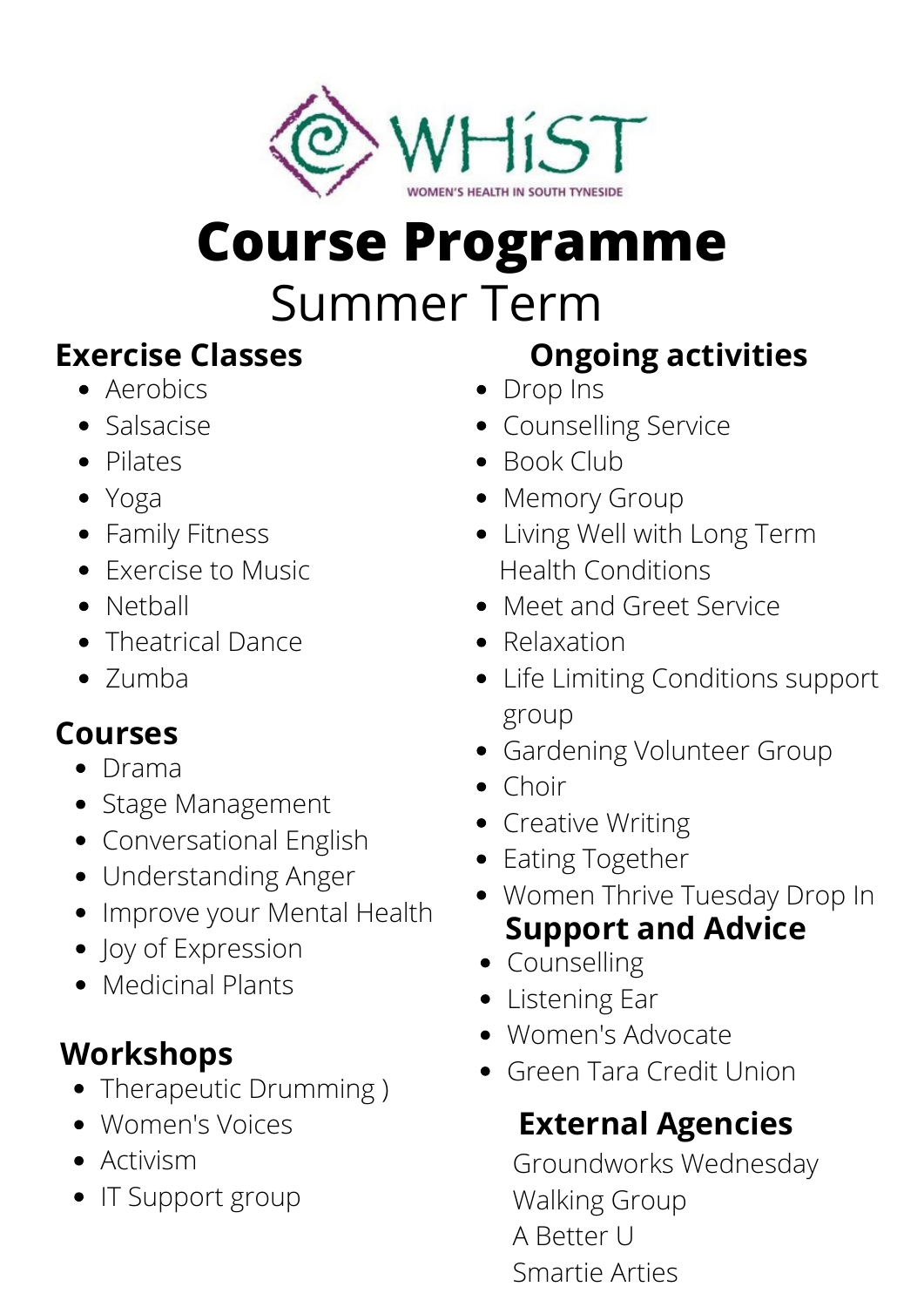### **WEA Courses:**

### To join any of the WEA Courses you must contact WEA either via telephone on 03003033464 or online www.wea.org.uk

#### S**tage Management Friday 29/04/2022 10 weeks Time: 10am - 12pm**

#### **Tutor: Kelly Ness**

Learners will have the opportunity to create, design and explore all aspects of stage management. Improve Confidence, communication and organisational skills. Work together as a stage crew to manage a production

#### **Drama Friday 29/04/2022 10 weeks Time: 1pm -3pm Tutor: Kelly Ness**

Through drama, learners have the opportunity to be creative and experience inspiration and enjoyment. Creating and exploring a variety of dramatic disciplines. Improve confidence, communication skills and health and wellbeing

#### **Salsacise (Improve your self confidence) Monday 25/04/2022 10 weeks Time: 12.15 or Thursday 05/05/2022 10 weeks Time: 10am Tutor: Caroline Maidment**

Learners will develop their skills through Salsacise, becoming more self confident as well as improve their coordination, balance, cardio, suppleness and strength.

#### **English with Music Tuesday 10/05/2022 10 weeks Time: 9.30am -11am Tutor: Caroline Maidment**

Cardio, strengthening and stretching to music with the opportunity to improve your English skills. This group welcomes women from Black, Asian and other Minority Ethnicities only. A good way to get to know us at WHiST and meet new friends

#### **Aerobics (Improving your mental health) Tuesday 10/05/2022 10 weeks Time: 11.15 Tutor: Caroline Maidment**

Learners will be encouraged to recognise the benefits of regular aerobics or fitness activities, to their physical and mental health. Improve coordination, balance, cardio, suppleness and strength through a variety of exercises

#### **Pilates (Recognising your Potential) Monday 25/04/2022 10 weeks Time: 1.30 Tutor: Caroline Maidment**

You will learn the basics from how to correct your posture, improve balance, learn breathing techniques through stretching and strengthening activities.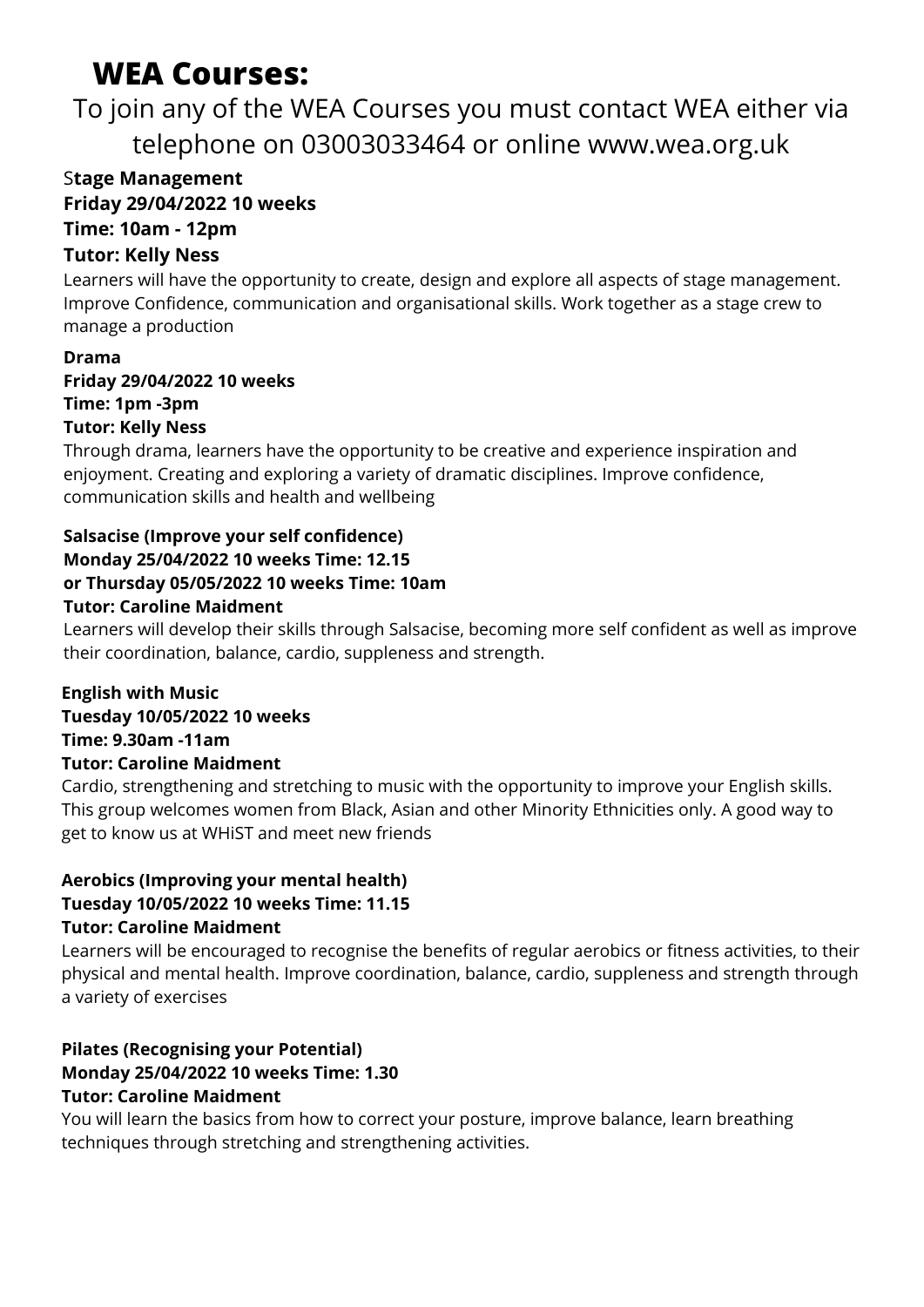### **WHiST Courses:**

WHiST courses are free for WHiST members. All donations welcome If there is a course or subject you are interested in, that we don't have in our programme, do please let us know

#### **Yoga and Meditation**

#### **Monday 25/04/2022 10 weeks Time: 10am**

#### **Tutor: Michelle**

Yoga is an ancient form of exercise that focusses on strength, flexibility and breathing to boost physical and mental wellbeing

#### **Family Fitness Tuesday ongoing Time: 1pm**

**Tutor: Shirley Murray**

Do you want to meet new mams, get fit, increase energy and loose weight, all while your toddlers play? Then come along and join the fun.

#### **Netball**

#### **Tuesday 26/04/2022 10 weeks Time: 2.30**

#### **Tutor: Gemma White**

This is a walking netball group suitable for women of all abilities. Be part of a team and have fun

#### **Zumba**

#### **Monday 09/05/2022 10 weeks Time: 11am**

**Tutor: India Adams-Norton**

Modern, high energy fun class

#### **Yoga**

#### **Thursday 21/04/2022 10 weeks Time: 1pm**

#### **Tutor: Sara**

Yoga is an ancient form of exercise that focusses on strength, flexibility and breathing to boost physical and mental wellbeing

#### **Conversational English**

#### **Thursday 28/04/2022 10 weeks Time: 10am**

#### **Tutor: Asia Uddin**

This course is for women who have English as a second language, who are looking to develop their English communication skills.

learn to speak more confidently, improve your vocabulary.

#### **Improve your Mental Health with Jenny Thursday 28/04/2022 10 weeks Time: 1pm Tutor: Jenny Orr**

Through this course, you will explore and practice a range of techniques to help improve your mental health, as well as learn how these techniques affect the way we think

#### **Understanding Anger**

#### **Friday 29/04/2022 10 weeks Time: 1pm**

#### **Tutor: Janet**

Explore why we get angry and how this impacts our mental health. Learn techniques to manage anger and improve your communication skills to get your point of view understood without loosing your cool!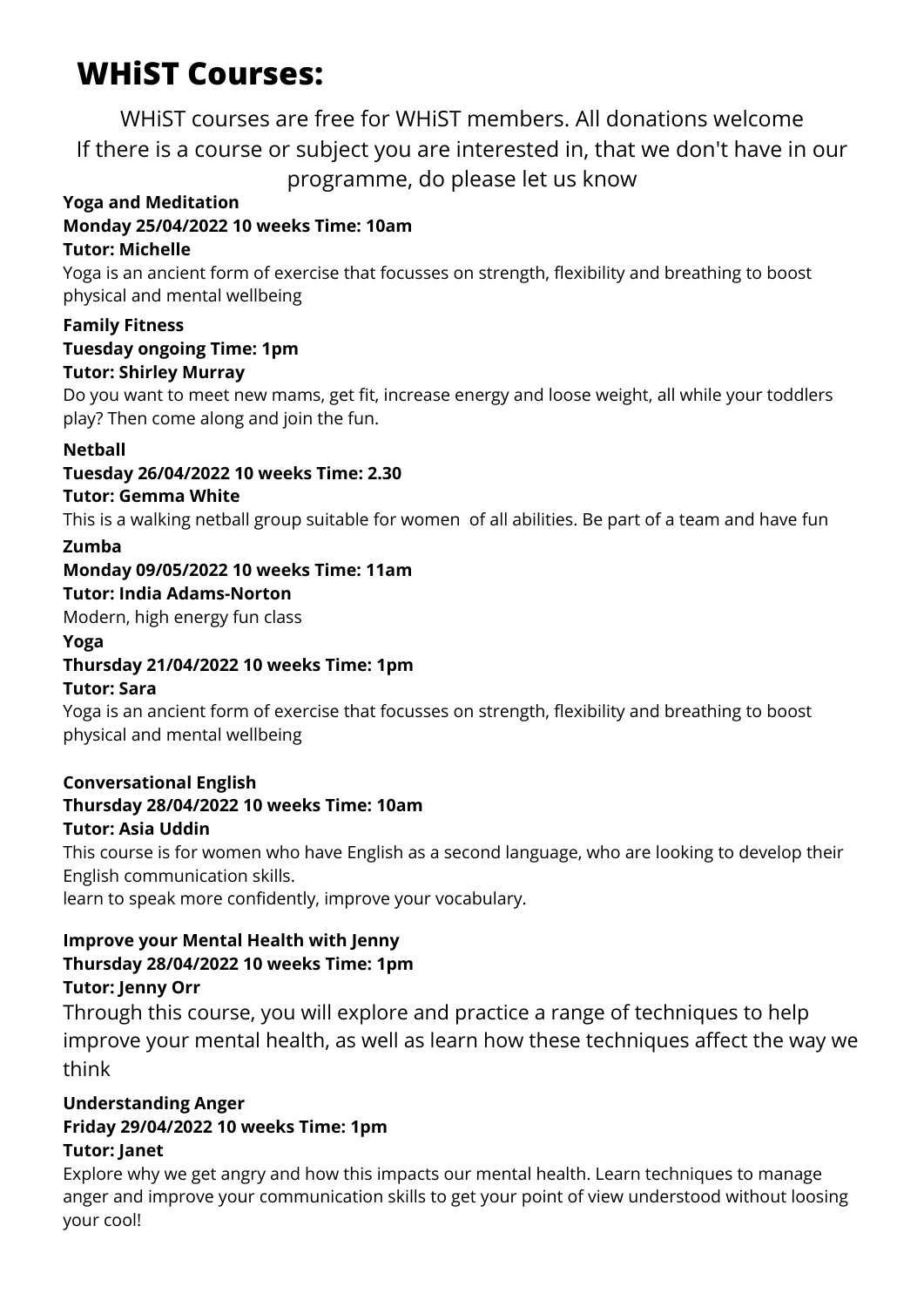#### **Medicinal Plants Tuesday 1.30-3.30pm and Saturday 10am -12pm Tutor: Carol Burnett**

The Tuesday group is for adult women and will look at medicinal herbs in their seasons, their properties and uses. The Saturday group is for women and children and will include fun activities and things to make

Tuesday 10th & 17th May: Saturday 9th & 30th April & 7th May Tuesday 7th & 14th June: Saturday 11th & 18th June Tuesday 5th & 12th July: Saturday 9th & 16th July Tuesday 6th & 13th September: Saturday 10th & 17th September Tuesday 4th & 11th October: Saturday 8th & 15th October

#### **Joy of Expression Saturday 26/03/2022 Time: 1pm Tutor: Victoria Hackett**

This course looks at the feminine expression of emotions, which can often be suppressed or discouraged. Taking inspiration from female artists, the focus is for participants to tell their own stories through art. Artistic ability is **NOT** required

#### **Therapeutic Drumming Saturday (monthly) Time: 2pm 28/05; 25/06; 23/07; 20/08; 24/09; 22/10; 26/11 Tutor: Ali Avery**

Join Ali in this feel-good group. Drumming releases endorphins, boosts your immune system and balances mind and body

#### **Musical and Theatrical Dance Thursday 28/04/2022 Time: 2pm**

#### **Tutor: Hildy Harland**

learn dance routines from a range of musicals and films including Saturday Night Fever and Chicago. No experience necessary

#### **Women's Voices Wednesday (Monthly) 5pm**

A series of talks by inspirational women

#### **Tuesday Drop In (TDI) Tuesday 10-12**

#### **Facilitator: Roweena**

Wellbeing workshops, debt and income support, occasional clothing exchange and hair cuts, make delicious food for less than £1 per person

#### **Eating Together Thursday 5pm to 8pm Facilitator: Roweena**

Delicious 2 course meals to showcase what can be achieved by women cooking on a low budget and reduce isolation through eating together at WHiST. Booking essential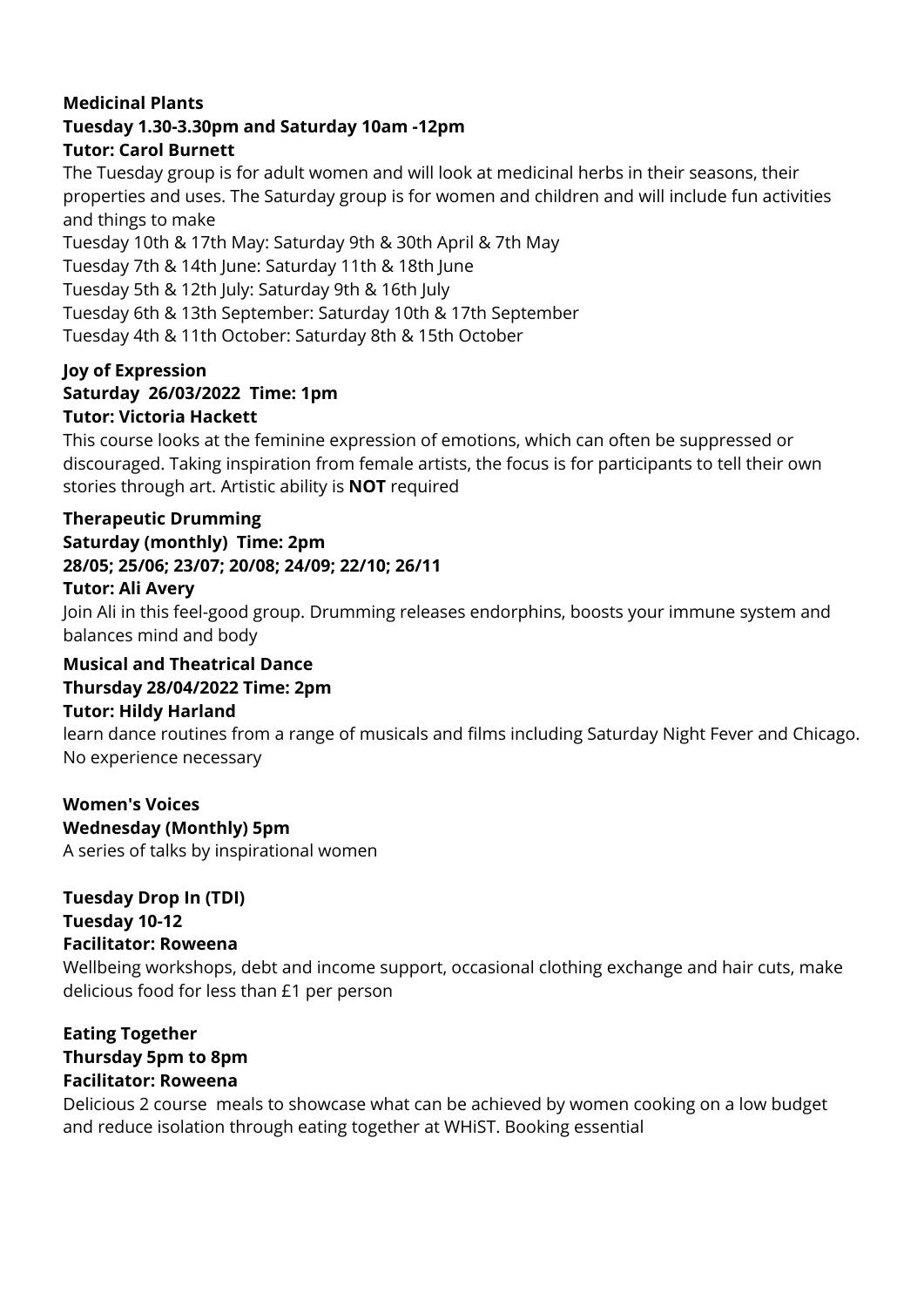#### **Memory Group Monday 11am-1pm**

A volunteer led group supporting women who experience memory loss due to stress and/or physical and mental health issues.

The group provides activities that stimulate the mind and exercise the brain, as well as a social space that breaks down isolation and provides support.

#### **Women and Activism Monday 10am - Monthly**

Want to know more about democracy and how you can have a voice? Come along and find out

#### **Heritage Group Monday 1.30pm**

What does heritage mean to you? Come and find out more about your local heritage in this volunteer led friendly group

#### **Creative Writing Group Tuesday 1.30pm and Saturday 10am**

Facilitated by volunteers. Come along and take part in our creative writing group. Learn different forms of writing as well as how to put together stories from different genres.

#### **Craft Group Tuesday 10am to 12pm**

Facilitated by volunteers. Come along and have a go at various arts and crafts in WHiST.

#### **Sewing Group Tuesday 10am to 12pm**

Facilitated by Debra Metcalfe Would you like to learn how to sew? No experience needed.

Just come along to the sessions and learn something new each week.

#### **IT Support Group**

Needing help to get online? We run an informal support group on Wednesday 11am Meets fortnightly

#### **Creative Arts Group Thursday**

#### **1pm to 3pm**

Come along and join a group of beginners in art and creative activities. Learn from each other and share skills and experiences.

#### **Book Club**

Every third Thursday of the month at 1.30pm

Come along to a friendly and fun group where you will be given a book to read and a chance to chat about it with other women. Books are supplied by South Tyneside Libraries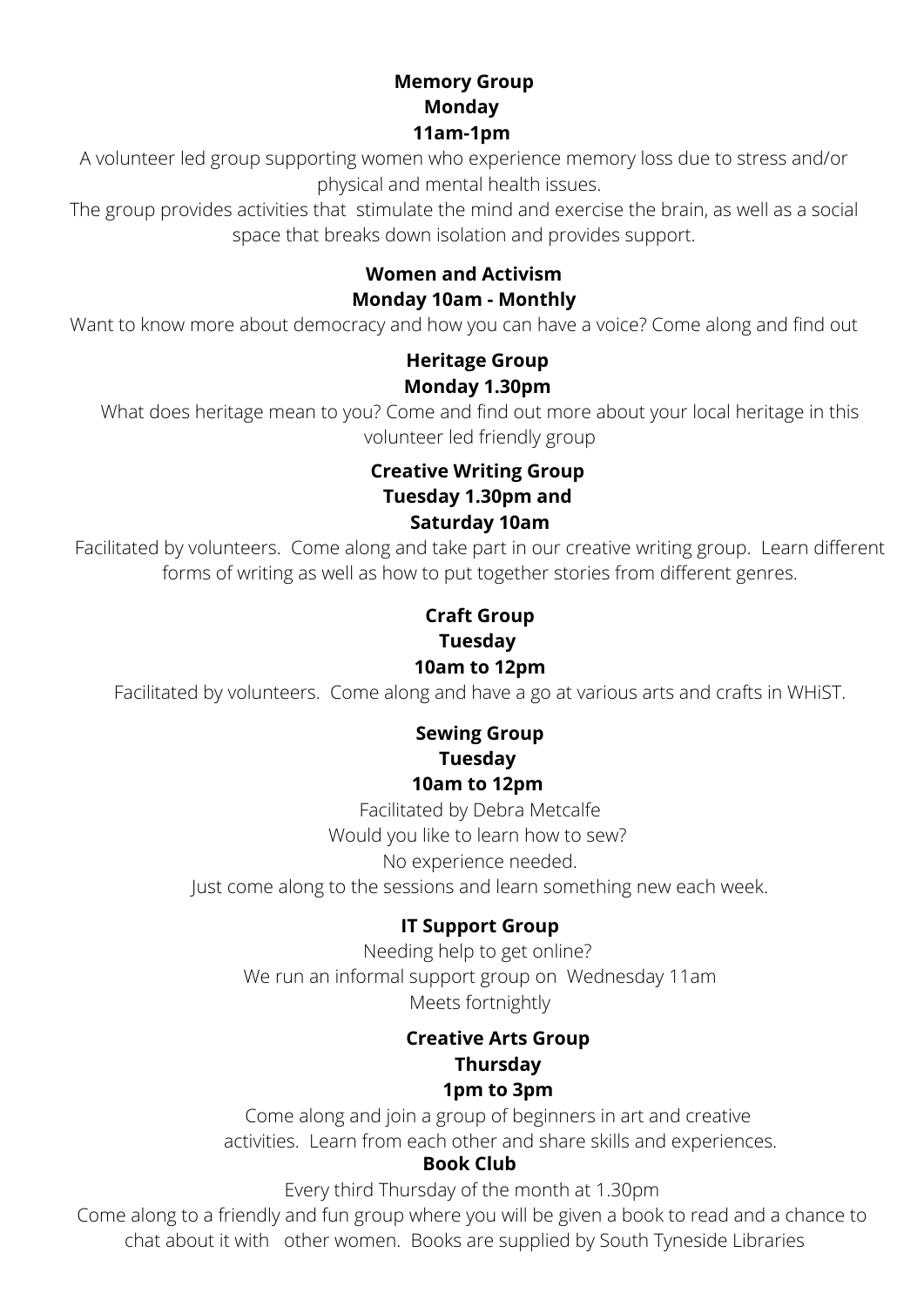#### **Young Women's Support Group**

This group is aimed at 16-24 year olds but we do welcome any young women who would like to be involved. Speak to Megan about what this project could do for you and with you. Follow on Instagram: Youngwomenofwhist

#### **Living Well with Long Term Health Conditions** with Jenny Orr

Wednesday 1.30pm-3pm (fortnightly support group)

Ongoing support for women living with Long-term Health Conditions. 1 hour structured session, sharing information and strategies to help you manage your health. Followed by informal peer-led support. Topics include diet and nutrition, coping with pain, exercise, managing medication, pacing skills, relaxation, communication and anxiety and stress.

#### **Life Limiting Conditions** with Jenny Orr

Wednesday 1.30pm-3pm (fortnightly support group from 4th May) Friendly peer support group and facilitated sessions for women living with a diagnosis limiting life expectancy. Sessions will cover topics and themes suggested by the group to help women manage their condition and enjoy life

#### **Relaxation**

Wednesday 12.15pm to 12.45pm Tutor Jenny Orr

A weekly guided relaxation session. Jenny is a highly experienced practitioner who will demonstrate and share with you a range of different techniques and guide you to use them effectively

#### **Choir (Singing for Fun)**

Wednesday 2pm to 4pm Tutor **Jude** Love to sing but only at home? Think you can't sing but would like to? Haven't sung for years? Enjoy singing with others? No auditions, no need to read music, no experience necessary. Come along and surprise yourself – have fun and find your voice!.

#### **Drop in**

Wednesday 10.30 to 1pm Come along to our drop in sessions where you can meet up for a chat and enjoy some delicious homemade cakes, pies and quiches.

> Drop in Tuesday and Thursday 11am to 1pm Pop in for a chat and a cuppa and a toastie

You do not need to be a WHiST member to come along to our drop-in's, so why not bring a female friend?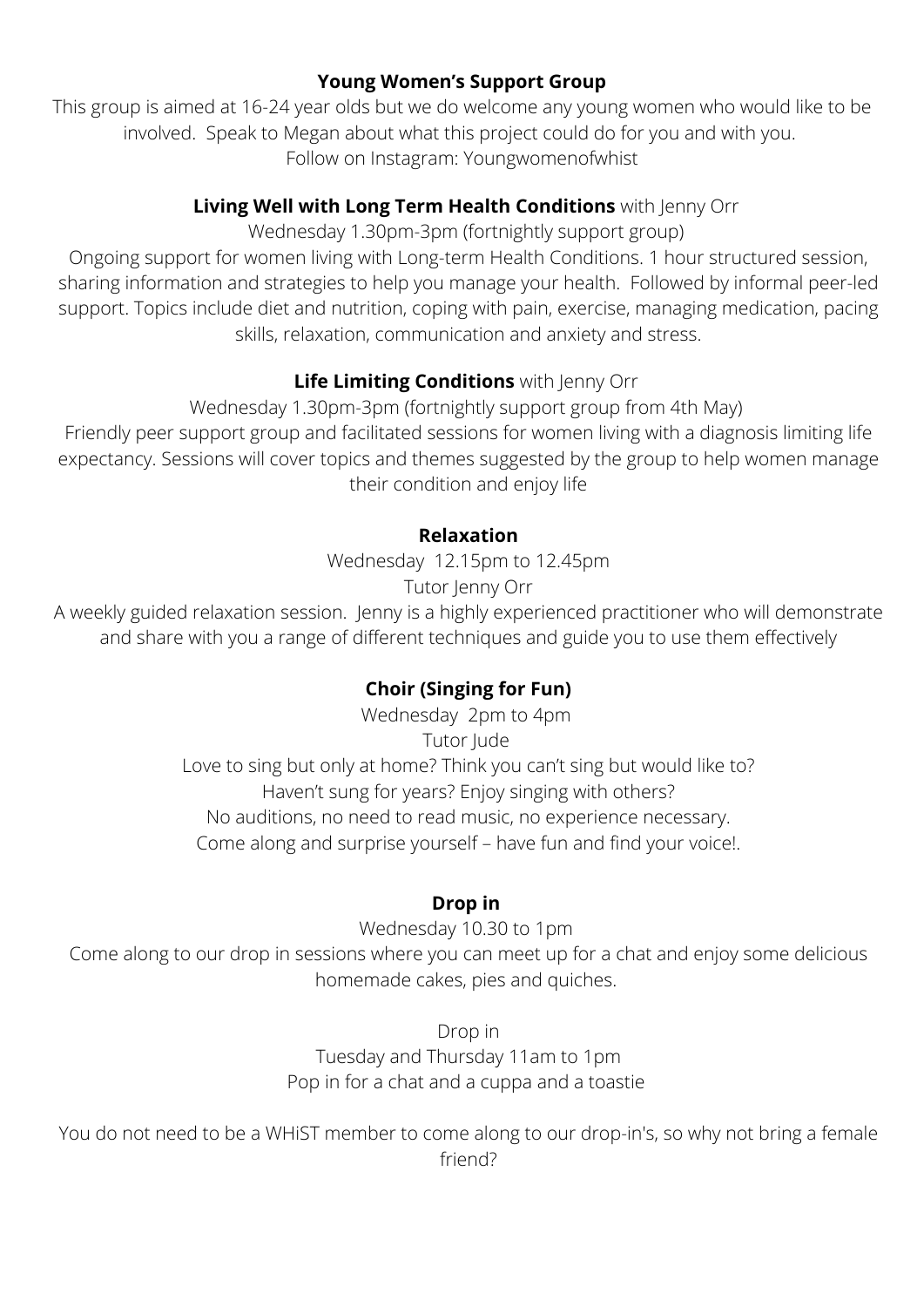#### **Library**

Come along and have a look at some of the fantastic titles we have on offer. There is a vast array of books to borrow and to buy.

#### **Volunteering at WHiST**

Volunteers are respected and valued at WHiST. They are fully supported by dedicated workers and become involved in many different ways to increase their confidence and skills. They deliver services and support women on a one to one basis and in groups. Each Volunteer receives support, training and experience in a variety of roles.

Contact Joy if you would like more information

#### **Listening Ear**

Do you ever feel overwhelmed and wish you had someone to talk to? You can book in or just turn up to an appointment with a trained listening ear volunteer. You will have 30 minutes to talk and be listened to. The volunteer will then offer to signpost you to other services in the Borough that might help you.

#### **Women's Advocate**

Do you need help and support to access services like housing and debt advice? Or need someone to give you a voice? Talk to our Advocate and see how she can help and support you

#### **Counselling Service**

We offer several different types of counselling which we discuss at an initial assessment with you. Our experienced Counsellors are able to work with you around a range on issues, including domestic abuse; sexual violence; anxiety; loss and bereavement; child protection issues; significant life changes; relationship difficulties; self esteem; mental health / depression; and many others. To enquire about Counselling you can call, text or email on the numbers below.

> Booking Courses or Counselling Or to find out more information, please give us a call on 01914546959 Or email: info@whist.org.uk

#### **A Better U**

Coming soon - dates to be confirmed Saturday 10am Learn how to reduce weight and enjoy life